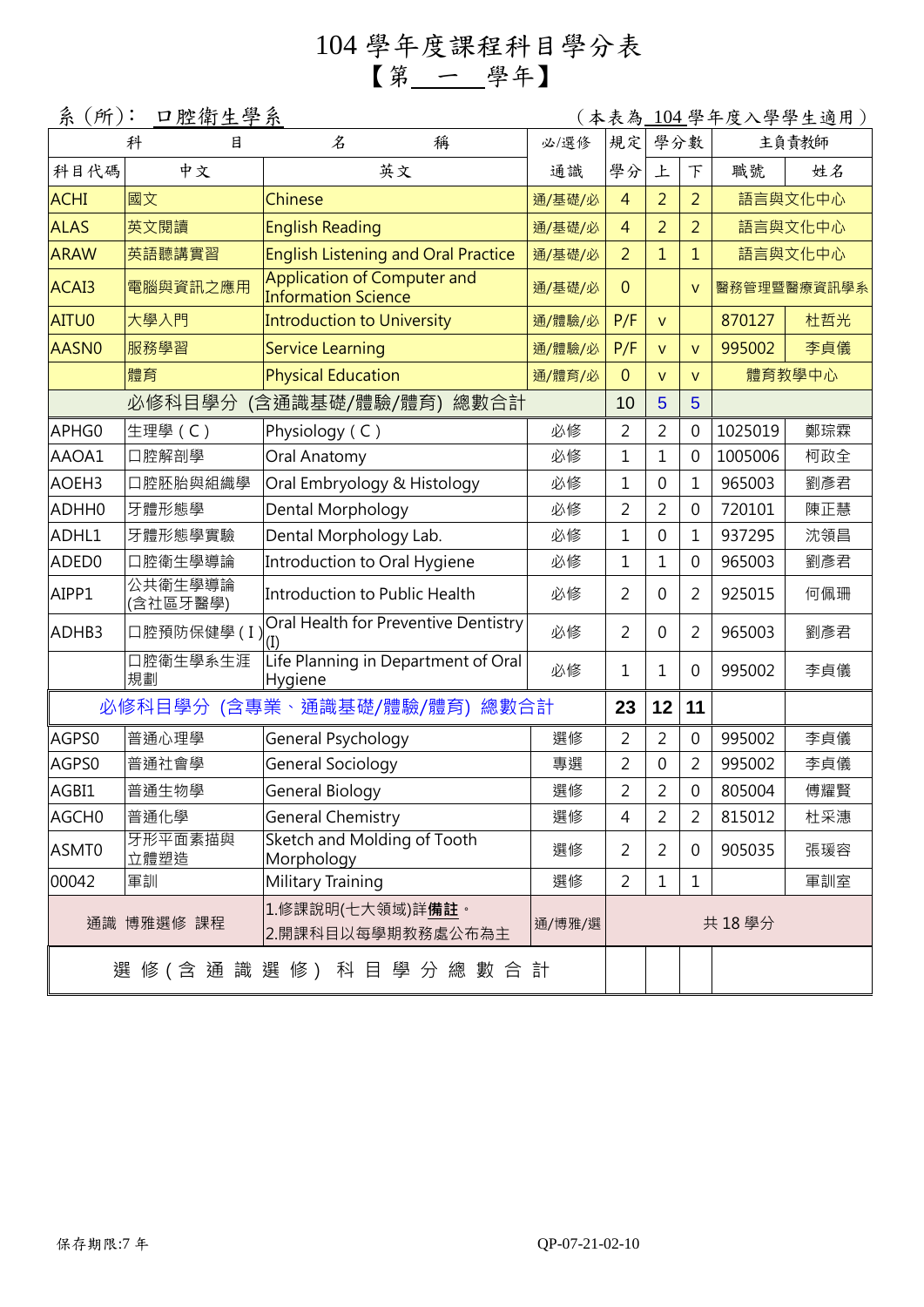### 【第 二 學年】

系(所): 口腔衛生學系 (本来為 104 學年度入學學生適用)

|                                                              | 科<br>目              | 稱<br>名                                                                   | 必/選修             | 規定<br>學分數      |                | 主負責教師          |         |     |
|--------------------------------------------------------------|---------------------|--------------------------------------------------------------------------|------------------|----------------|----------------|----------------|---------|-----|
| 科目代碼                                                         | 中文                  | 英文                                                                       | 通識               | 學分             |                | 下              | 職號      | 姓名  |
| APHA6                                                        | 藥理學(含牙科藥理學)         | Pharmacology (Including Dental<br>Pharmacology)                          | 必修               | 2              | $\mathbf 0$    | 2              | 900131  | 吳如惠 |
| ANTN0                                                        | 營養及疾病營養學            | <b>Therapeutic Nutrition</b>                                             | 必修               | $\overline{2}$ | $\overline{2}$ | 0              | 905029  | 黃孟娟 |
| AMIM0                                                        | 微生物學及免疫學            | Microbiology and Immunology                                              | 必修               | $\overline{2}$ | 0              | $\overline{2}$ | 680022  | 何坤炎 |
| AIOR0                                                        | 口腔放射線學概論            | Introduction to Oral Radiology                                           | 必修               | $\mathbf 1$    | 1              | 0              | 840042  | 陳玉昆 |
| AOPA1                                                        | 口腔病理學               | Oral Pathology                                                           | 必修               | $\overline{2}$ | 0              | $\overline{2}$ | 840042  | 陳玉昆 |
| ADBC3                                                        | 牙科臨床應用材料            | <b>Clinical Application of Dental</b><br><b>Materials</b>                | 必修               | $\mathbf 1$    | $\mathbf{1}$   | 0              | 700082  | 李惠娥 |
| APEH1                                                        | 口腔預防保健學實驗           | Oral preventive health Laboratory                                        | 必修               | $\overline{2}$ | $\overline{2}$ | 0              | 965003  | 劉彥君 |
| AIDI1                                                        | 牙科器械概論              | Introduction to Dental Instruments                                       | 必修               | $\overline{2}$ | $\overline{2}$ | 0              | 965003  | 劉彥君 |
| AMLN0                                                        | 醫事法規與倫理             | <b>Medical Law and Ethic</b>                                             | 必修               | 2              | $\overline{2}$ | 0              | 900132  | 李坤宗 |
| AHEH0                                                        | 衛生教育與健康促進           | <b>Health Education and Health</b><br>Promotion                          | 必修               | 2              | 0              | $\overline{2}$ | 965025  | 黃曉靈 |
| ABIT6                                                        | 生物統計學(I)            | Biostatistics (I)                                                        | 必修               | 2              | $\overline{2}$ | 0              | 925015  | 何佩珊 |
| AOHC0                                                        | 社區及長照者口腔<br>健康照護    | Oral Health Care for Community<br>People and Long-term Care<br>Residents | 必修               | $\overline{2}$ | 0              | 2              | 730088  | 黃純德 |
| AEDM1                                                        | 口腔醫學英文              | English in Dental Medicine                                               | 必修               | $\mathbf 1$    | 1              | 0              | 915062  | 周肇茂 |
|                                                              | 體育                  | <b>Physical Education</b>                                                | 通/體育/必           | $\mathbf{0}$   | $\vee$         | $\mathsf{V}$   | 體育教學中心  |     |
| 必修科目學分 (含專業、通識體育) 總數合計                                       |                     |                                                                          |                  | $23(13+10)$    |                |                |         |     |
| AJAP5                                                        | 日文(I)               | Japanese (I)                                                             | 選修               | 4              | $\overline{2}$ | 2              | 917100  | 蕭宜菁 |
| AGER8                                                        | 德文(I)               | German (I)                                                               | 選修               | 4              | $\overline{2}$ | $\overline{2}$ | 935016  | 吳銀杏 |
| AACP2                                                        | 會計學                 | Accounting                                                               | 選修               | 3              | 3              | 0              | 1015002 | 謝慧敏 |
| ABCA0                                                        | 生物化學概論              | Introduction to Biochemistry                                             | 專選               | $\overline{2}$ | 0              | $\overline{2}$ | 785003  | 張基隆 |
| ABIT5                                                        | 生物統計學(II)           | Biostatistics (II)                                                       | 專選               | 2              | 0              | 2              | 925015  | 何佩珊 |
| AHXP0                                                        | 健康心理學               | Health psychology                                                        | 專選               | $\overline{2}$ | $\overline{2}$ | 0              | 995002  | 李貞儀 |
| ABED <sub>2</sub>                                            | 流行病學                | Epidemiology                                                             | 專選               | $\overline{c}$ | 0              | 2              | 925001  | 林英助 |
| APLO0                                                        | 口腔衛生問題導向<br>學習法     | Problem-Based Learning in Oral<br>Health                                 | 專選               | $\overline{2}$ | 0              | $\overline{2}$ | 730088  | 黃純德 |
| AJDM0                                                        | 口腔醫學日文              | Japanese in Dental Medicine                                              | 專選               | $\overline{2}$ | 0              | 2              | 965003  | 劉彥君 |
| AIHC0                                                        | 健康傳播概論              | <b>Introduction to Health</b><br>Communication                           | 專選               | 2              | 2              | 0              | 965025  | 黃曉靈 |
| AMRD0                                                        | 牙科醫療輔助方法論           | Methods Related to Dental<br>Assistance                                  | 專選               | $\overline{2}$ | 0              | $\overline{2}$ | 965003  | 劉彥君 |
| AOCT <sub>2</sub>                                            | 長期照護需求者的口腔<br>疾病與評估 | The Evaluation of oral diseases for<br>long-term care patients           | 專選               | $\overline{2}$ | 0              | $\overline{2}$ | 730088  | 黃純德 |
| APIS0                                                        | 學校口腔衛生促進            | Oral Health Promotion in School                                          | 專選               | $\overline{2}$ | 0              | 2              | 995002  | 李貞儀 |
|                                                              | 軍訓                  | Military Training                                                        | 選修               | 2              | 1              | 1              |         | 軍訓室 |
| 1.修課說明(七大領域)詳 <b>備註</b> 。<br>通識 博雅選修 課程<br>2.開課科目以每學期教務處公布為主 |                     |                                                                          | 共 18學分<br>通/博雅/選 |                |                |                |         |     |
| 選 修 ( 含 通 識 選 修 )<br>科 目 學 分 總 數 合 計                         |                     |                                                                          |                  | $33(12+21)$    |                |                |         |     |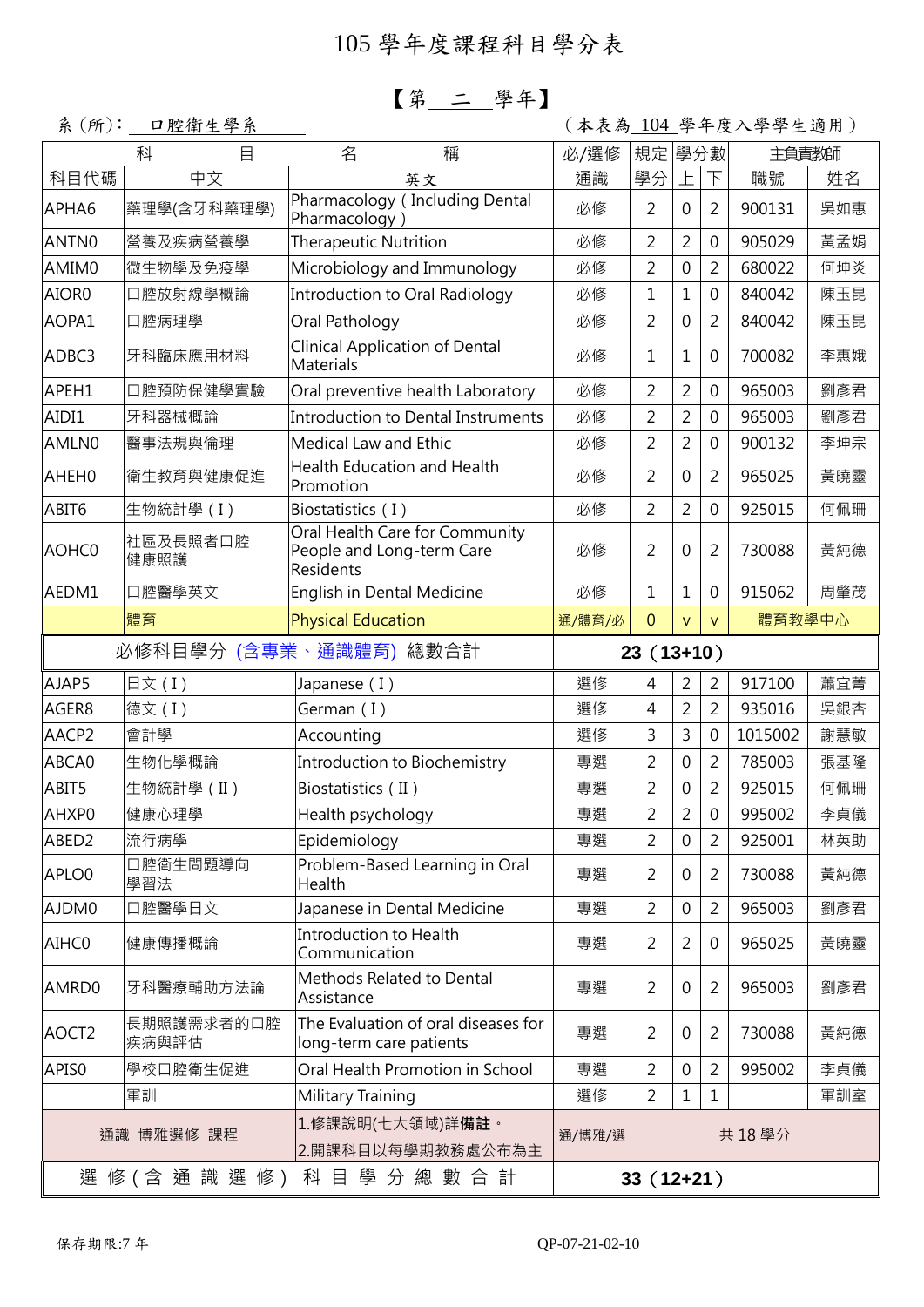# 106 學年度課程科目學分表

## 【第 三 學年】

| 系<br>$(\text{m})$ : | 口腔衛生學系             |                                                                                   |             |                |                |                | (本表為 <u> 104</u> 學年度入學學生適用) |       |
|---------------------|--------------------|-----------------------------------------------------------------------------------|-------------|----------------|----------------|----------------|-----------------------------|-------|
|                     | 科<br>目             | 稱<br>名                                                                            | 必/選修        | 規定             | 學分數            |                |                             | 主負責教師 |
| 科目代碼                | 中文                 | 英文                                                                                | 通識          | 學分             | 上              | 下              | 職號                          | 姓名    |
| AOSD <sub>0</sub>   | 特殊需求者口腔照護學<br>含實習) | Oral Care for Special Care Dentistry                                              | 必修          | 3              | 3              | $\mathbf 0$    | 730088                      | 黃純德   |
| AINM2               | 醫學概論               | Introduction to Medicine                                                          | 必修          | 3              | 0              | 3              | 690025                      | 吳逸民   |
| AONP1               | 兒童牙科暨齒顎矯正學概<br>論   | Introduction to Pedodontics and<br>Orthodontics                                   | 必修          | $\mathbf 1$    | 1              | 0              | 900131                      | 吳如惠   |
| AIDT0               | 牙科補綴學概論            | Introduction to Dental Prosthodontics                                             | 必修          | $\mathbf{1}$   | 0              | $\mathbf{1}$   | 820239                      | 陳人豪   |
| AHAM3               | 醫務行政與管理            | <b>Health Care Management</b>                                                     | 必修          | $\overline{2}$ | $\overline{2}$ | 0              | 900132                      | 李坤宗   |
| AOMS <sub>2</sub>   | 口腔顎面外科學概論          | Introduction to Oral and Maxillofacial<br>Surgery                                 | 必修          | $\mathbf{1}$   | 1              | 0              | 840074                      | 陳俊明   |
| AIOE1               | 牙體復形學及牙髓病學概<br>論   | Introduction to Operative Dentistry and<br><b>Endodontics</b>                     | 必修          | 1              | 1              | 0              | 720101                      | 陳正慧   |
| APDT1               | 牙周病學概論             | Introduction to Periodontics                                                      | 必修          | $\overline{2}$ | 0              | $\overline{2}$ | 690025                      | 吳逸民   |
| AHIN0               | 健康保險               | Health Insurance                                                                  | 必修          | $\overline{2}$ | 0              | 2              | 900132                      | 李坤宗   |
| AITR1               | 研究法概論              | Introduction to Research                                                          | 必修          | $\overline{2}$ | 2              | 0              | 965025                      | 黃曉靈   |
| ACEC0               | 職場溝通與應對            | <b>Communication in Dental Clinic</b>                                             | 必修          | $\mathbf{1}$   | 0              | $\mathbf{1}$   | 995022                      | 丁羣展   |
| ADHB5               | 口腔預防保健學臨床<br>見習    | Clinical Clerkship on Oral Health for<br>Preventive Dentistry                     | 必修          | $\overline{2}$ | 2              | 0              | 965003                      | 劉彥君   |
| ADDA2               | 家庭牙醫學概論            | <b>Introduction to Family Dentistry</b>                                           | 必修          | $\mathbf{1}$   | 0              | 1              | 965003                      | 劉彥君   |
| ADIC <sub>2</sub>   | 消毒與感染控制            | Disinfection and Infection Control                                                | 必修          | $\overline{2}$ | $\overline{2}$ | $\overline{0}$ | 925001                      | 林英助   |
|                     | 口腔衛生學系職涯規劃         | Planning in Department of Oral Hygiene                                            | 必修          | 1              | $\mathbf{0}$   | 1              | 900132                      | 李坤宗   |
|                     | 口腔衛生總結性課程          | Capstone in Oral Health                                                           | 必修          | $\overline{2}$ | $\mathbf{0}$   | 2              | 965025                      | 黃曉靈   |
| 科目學分總數合計<br>修<br>必  |                    |                                                                                   |             |                | 27             |                | $14 + 13$                   |       |
| ARPO0               | 口腔衛生研究實務研討         | Research Practicum in Oral<br>Hygiene                                             | 專選          | $\overline{2}$ | $\overline{2}$ | $\mathbf 0$    | 925001                      | 林英助   |
| AODP2               | 身心障礙者口腔照護學         | Oral Care for the Disabled                                                        | 車選          | 2              | 2              | $\mathbf{0}$   | 730088                      | 黃純德   |
| ADHS0               | 口腔衛生教育             | Oral Health Education                                                             | 專選          | $\overline{2}$ | $\overline{2}$ | $\mathbf 0$    | 730088                      | 黃純德   |
| ACDH3               | 社區口腔健康照護實習         | Practice of Oral Health Care Community                                            | 專選          | $\overline{2}$ | 2              | 0              | 730088                      | 黃純德   |
|                     | 長期時需求的口腔飾鎖照護       | The screening of oral diseases for<br>long-term care patients                     | 專選          | $\overline{2}$ | 2              | $\mathbf 0$    | 730088                      | 黃純德   |
| AMRD1               | 牙科醫療輔助方法論<br>實驗    | Methods related to Dental<br>assistance Lab.                                      | 專選          | $\overline{2}$ | 2              | 0              | 965003                      | 劉彥君   |
|                     | 醫療器材與實作            | <b>Medical Device and Practices</b>                                               | 專選          | $\overline{2}$ | $\overline{2}$ | 0              | 1045001                     | 李澤民   |
| APMT4               | 方案規劃               | 行為改變理論與健康促進Behavior Change Principles and Program<br>Planning of Health Promotion | 專選          | $\overline{2}$ | 2              | $\mathbf 0$    | 965025                      | 黃曉靈   |
| AGIB0               | 醫學材料應用概論           | General Introduction to Biomaterials and<br>the Applications                      | 專選          | $\overline{2}$ | 0              | $\overline{2}$ | 975014                      | 王彥雄   |
| ADSB0               | 牙科行為科學             | Dental behavioral sciences                                                        | 專選          | $\overline{2}$ | 0              | $\overline{2}$ | 995002                      | 李貞儀   |
| ASTP1               | 牙周病醫療輔助技巧          | Supporting technique for Peridontal<br><b>Treatment</b>                           | 專選          | $\overline{2}$ | 0              | 2              | 995022                      | 丁羣展   |
| AAIL4               | 輻射安全               | Radiation Safety                                                                  | 專選          | $\overline{2}$ | $\mathbf 0$    | $\overline{2}$ | 720096                      | 張寶樹   |
| 分總數合計<br>選 修 科 目 學  |                    |                                                                                   | $24(14+10)$ |                |                |                |                             |       |